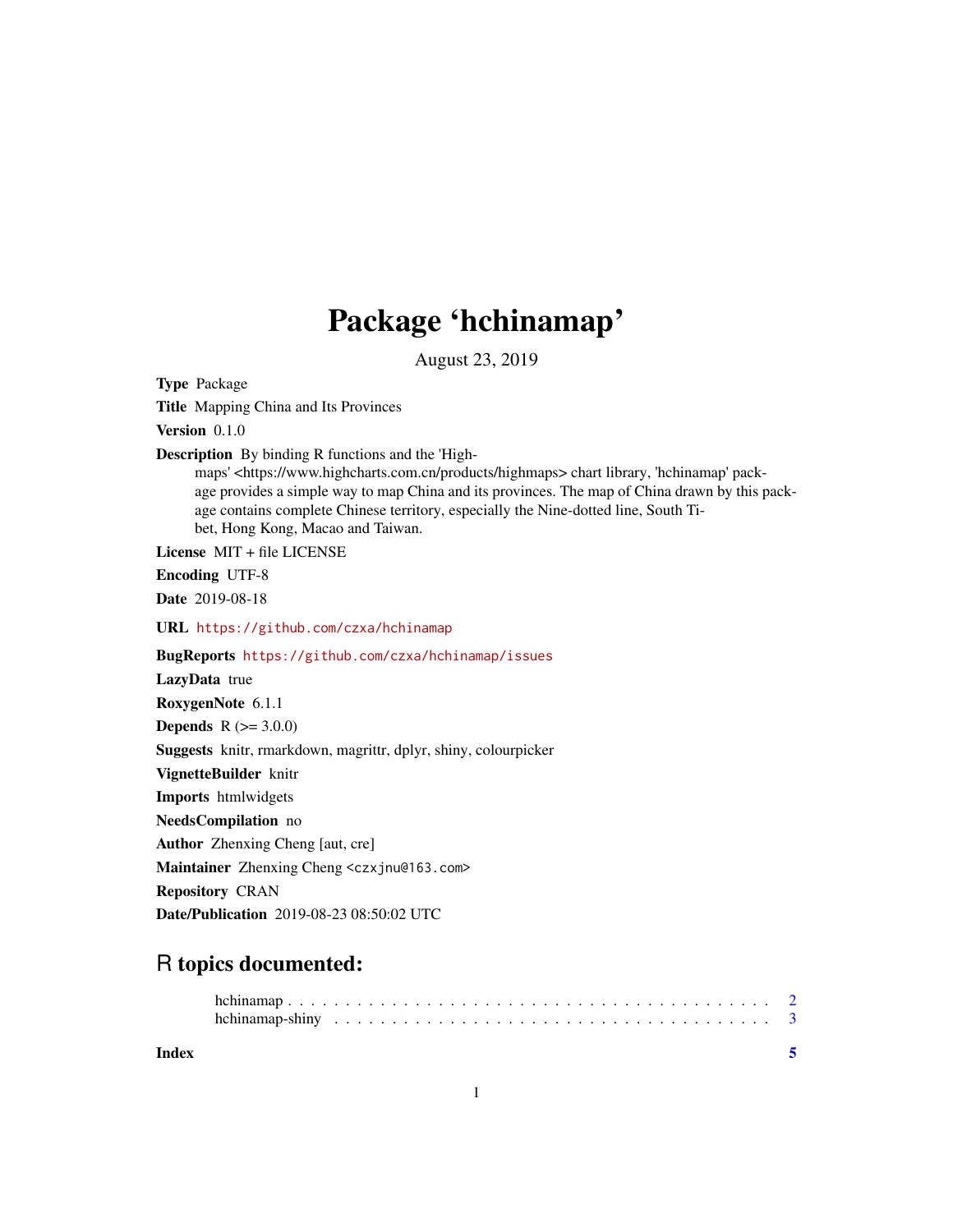<span id="page-1-0"></span>hchinamap *'hchinamap': Mapping China and Its Provinces, Municipalities and Autonomous Regions using R and 'Highmaps'*

#### Description

By binding R functions and the 'Highmaps' <https://www.highcharts.com.cn/products/highmaps> chart library,'hchinamap' package provides a simple way to map China and its provinces. The map of China drawn by this package contains complete Chinese territory, especially the Nine-dotted line, South Tibet, Hong Kong, Macao and Taiwan.

#### Usage

```
hchinamap(name, value, region = "China", width = NULL, height = NULL,
  elementId = NULL, itermName = "Random data", title = "",
  titleAlign = "center", titleSize = "20px", titleColor = "#333333",
  subtitle = "", subtitleAlign = "center", subtitleSize = "",
  subtitleColor = "#666666", min = 0, minColor = "rgb(255,255,255)",
 maxColor = "#006cee", legendLayout = "horizontal",
  legendAlign = "center", legendTitle = ",
  legendVerticalAlign = "bottom", hoverColor = "#a4edba",
  theme = "sunset")
```
#### Arguments

| name          | Chinese name vector of provinces or prefecture-level cities in China.  |
|---------------|------------------------------------------------------------------------|
| value         | Value vector;                                                          |
| region        | Region name in English, Such as "China", "Anhui" ;                     |
| width         | Chart width;                                                           |
| height        | Chart height;                                                          |
| elementId     | <b>NULL</b>                                                            |
| itermName     | Data attributes in tooltip;                                            |
| title         | Chart title;                                                           |
| titleAlign    | The horizontal position of the title, such as "center";                |
| titleSize     | The size of the title, such as "20px";                                 |
| titleColor    | The color of the title, such as "#3333";                               |
| subtitle      | Subtitle of chart:                                                     |
| subtitleAlign | The horizontal position of subtitles, such as "center";                |
| subtitleSize  | The size of the subtitle, such as "16px";                              |
| subtitleColor | The color of the subtitle, such as "#666666";                          |
| min           | The minimum value of legend, 0 by default.                             |
| minColor      | The color corresponding to the minimum of the legend, such as "white"; |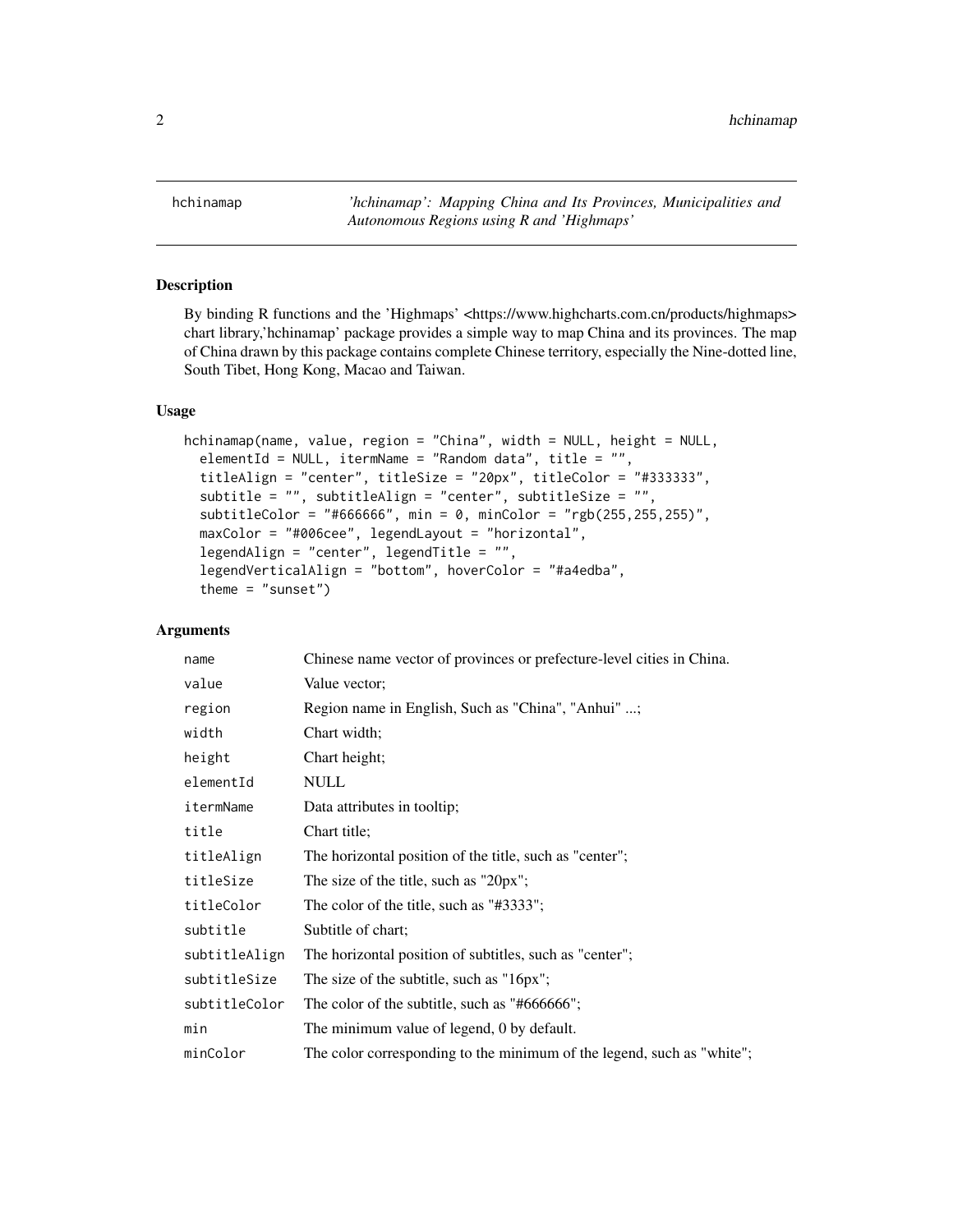#### <span id="page-2-0"></span>hchinamap-shiny 3

| maxColor            | The color corresponding to the maximum value of the legend, such as "#006cee";                                         |
|---------------------|------------------------------------------------------------------------------------------------------------------------|
| legendLayout        | Legend, horizontal or vertical;                                                                                        |
| legendAlign         | Horizontal position of legend, center/left/right;                                                                      |
| legendTitle         | The title of the legend;                                                                                               |
| legendVerticalAlign | The vertical position of legends, top/center/bottom;                                                                   |
| hoverColor          | The color of the area when the mouse is hovering.                                                                      |
| theme               | Chart theme, you can choose one from: darkgreen/darkblue/avocado/darkunica/gray/<br>gridlight/grid/sandsignika/sunset; |

#### Note

Because the map data of Taiwan have not been collated yet, it is impossible to draw provincial map of Taiwan Province for the time being.

#### Examples

```
library(hchinamap)
library(dplyr)
library(magrittr)
dir <- tempdir()
download.file('https://czxb.github.io/br/chinadf.rda', file.path(dir, 'chinadf.rda'))
load(file.path(dir, 'chinadf.rda'), verbose = TRUE)
china <- chinadf %>%
  dplyr::filter(region == "China")
if(interactive()) {
  hchinamap(name = china$name, value = china$value, region = "China")
}
```
hchinamap-shiny *Shiny bindings for hchinamap*

#### Description

Output and render functions for using hchinamap within Shiny applications and interactive Rmd documents.

#### Usage

```
hchinamapOutput(outputId, width = "100%", height = "400px")
renderHchinamap(expr, env = parent.frame(), quoted = FALSE)
```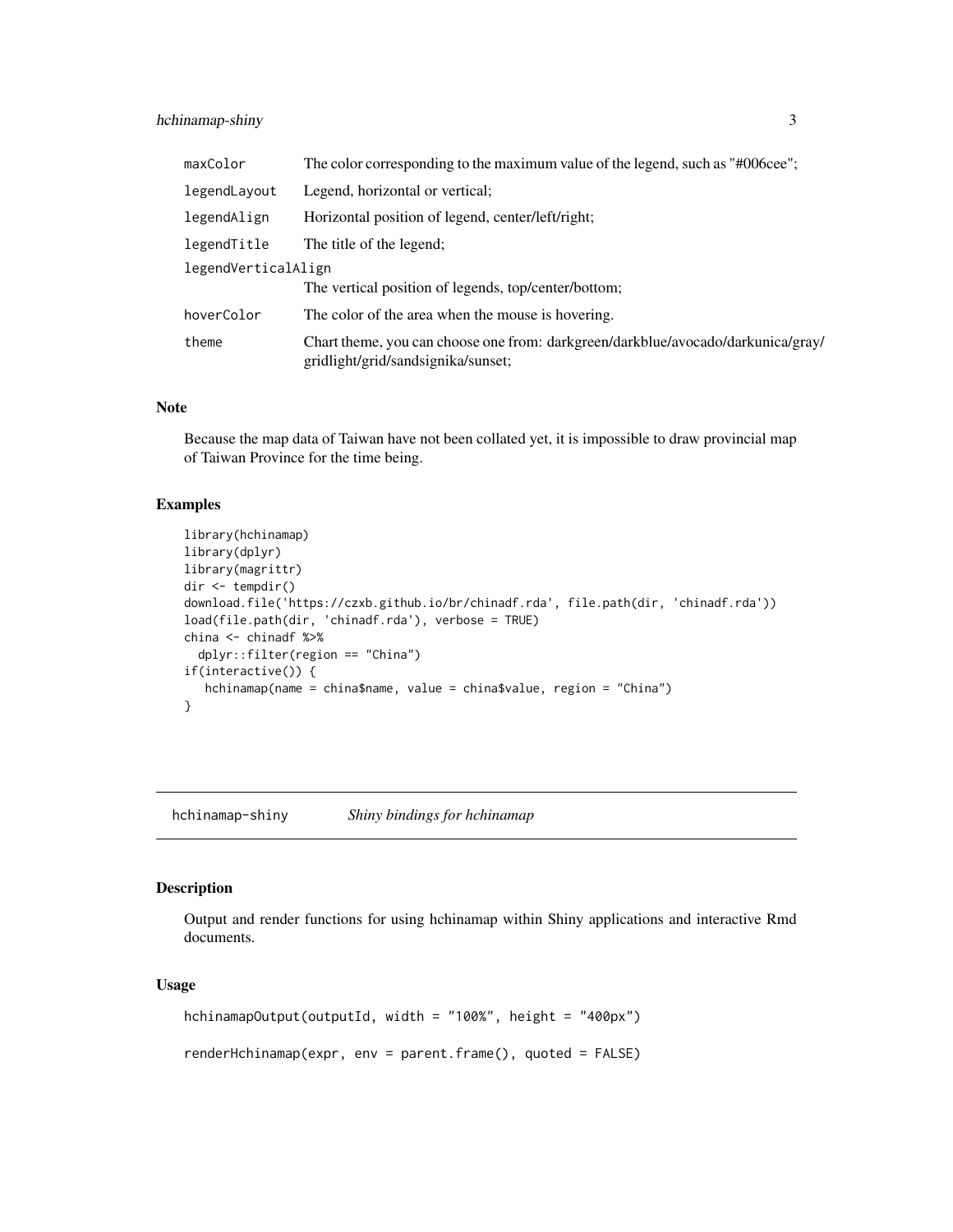#### Arguments

| outputId      | output variable to read from                                                                                                      |
|---------------|-----------------------------------------------------------------------------------------------------------------------------------|
| width, height | Must be a valid CSS unit (like '100%', '400px', 'auto') or a number, which<br>will be coerced to a string and have 'px' appended. |
| expr          | An expression that generates a hchinamap                                                                                          |
| env           | The environment in which to evaluate expr.                                                                                        |
| quoted        | Is expr a quoted expression (with $\text{quote}()$ )? This is useful if you want to save<br>an expression in a variable.          |